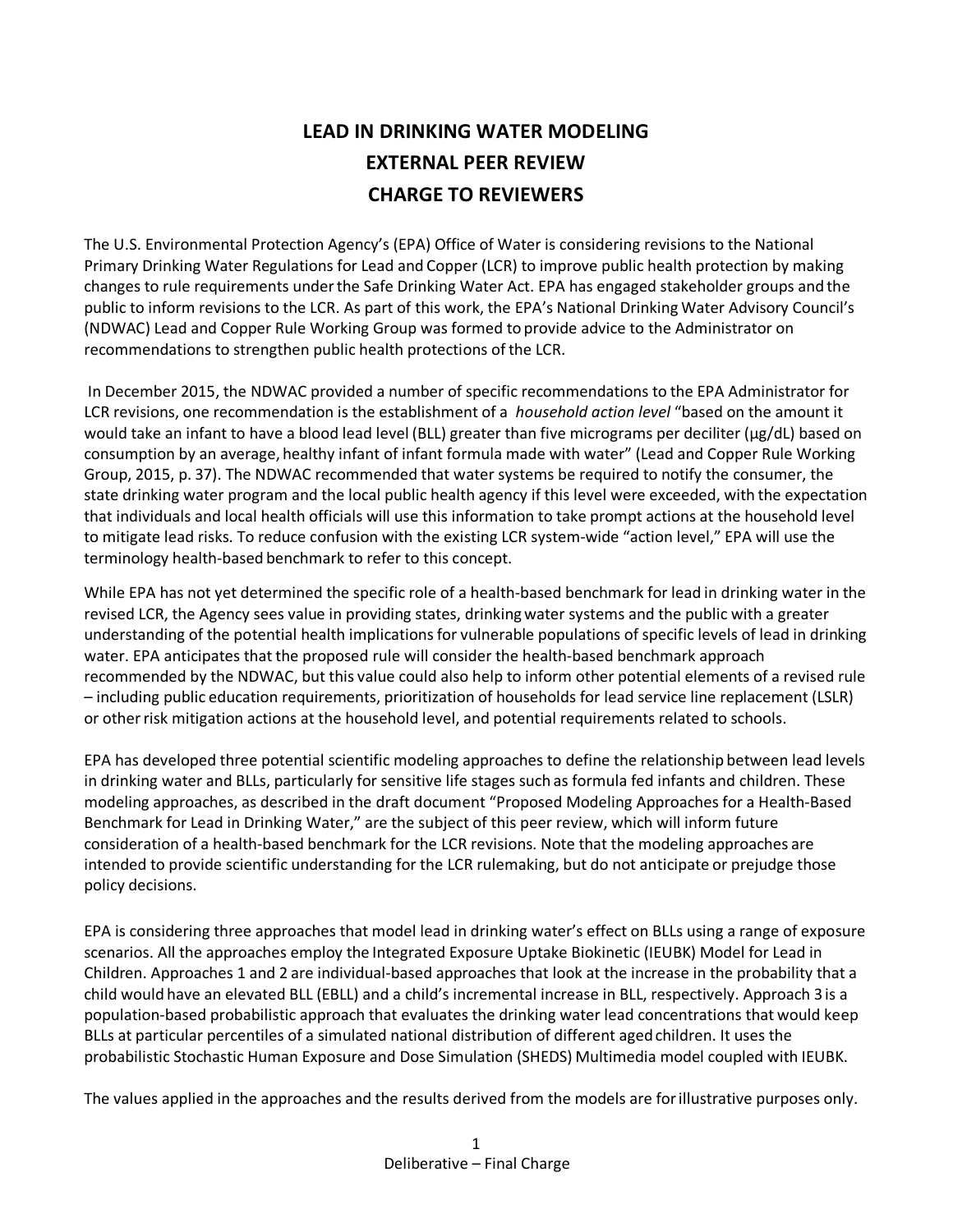They do not indicate EPA policy decisions and are not, in and of themselves, the focus of this peer review.

EPA is seeking comments on the scientific aspects of these potential modeling approaches to associate lead in drinking water with BLLs.

## 1. MODEL SCENARIOS

Please comment on the strengths and weaknesses associated with the decision to model three life stages: 0-6 months, 1-2 years, and 0-7 years. Please comment on whether there are additional life stages that should be considered by EPA. Please also comment on the strengths and weaknesses of the modeling scenarios conducted, i.e., exposure scenarios for drinking water only and all pathways, and target BLLs (3.5 ug/dL and 5 ug/dL at several upper tail percentiles of the population). Please identify additional scenarios that would add utility.

### 2. MODEL INPUTS

Please comment on the strengths and weaknesses, including suggestions for improving the input parameters (i.e., point estimates and distributions) for the IEUBK and SHEDS-IEUBK modeling approaches. Please identify any data gaps or additional data related to the various input parameters that could improve the exposure and BLL estimates. Please comment on the appropriateness of the water consumption rate based on NHANES data for this modeling effort, and on soil/dust ingestion rate and other key factors.

### 3. MODELING APPROACHES

EPA demonstrated three modeling approaches. The first two are individual-based deterministic (with central tendencies) approaches using IEUBK modeling, and the third is a population-based probabilistic approach using SHEDS-Multimedia coupled with the IEUBK model. "Approach 1" determines the concentration of lead in drinking water associated with a percentage increase in the probability of an individual "representative" child experiencing an elevated BLL. "Approach 2" determines the concentration of lead in drinking water that would result in a 0.5 µg/dL or 1 µg/dL increase in a child's mean BLL for an individual "representative child" exposed to lead in drinking water. "Approach 3" determines drinking water lead concentrations that would keep particular percentiles of simulated national BLL distributions of different aged children below a defined benchmark BLL.

- a. Compare and contrast each approach and comment on the strengths, weaknesses, and uncertainties of each as well as the utility of the different ways the outputs are presented.
- b. Please comment on the strengths and weaknesses of using the IEUBK model to predict drinking water concentrations that may result in specific increases in BLLs and/or increased probability of elevated BLLs.
- c. Please comment on the potential utility of using the SHEDS-IEUBK approach (currently used in Approach 3) to develop an estimate of the concentration of lead in drinking water associated with a percentage increase in the probability of an individual child experiencing an elevated BLL as is done in Approach 1 (using only IEUBK). Please also comment on the utility of using the SHEDS-IEUBK approach to identify the concentration of lead in drinking water associated with a specified increase in the geometric mean (GM) BLL for a population exposed to lead in drinking water as is done in Approach 2 (using only the IEUBK).